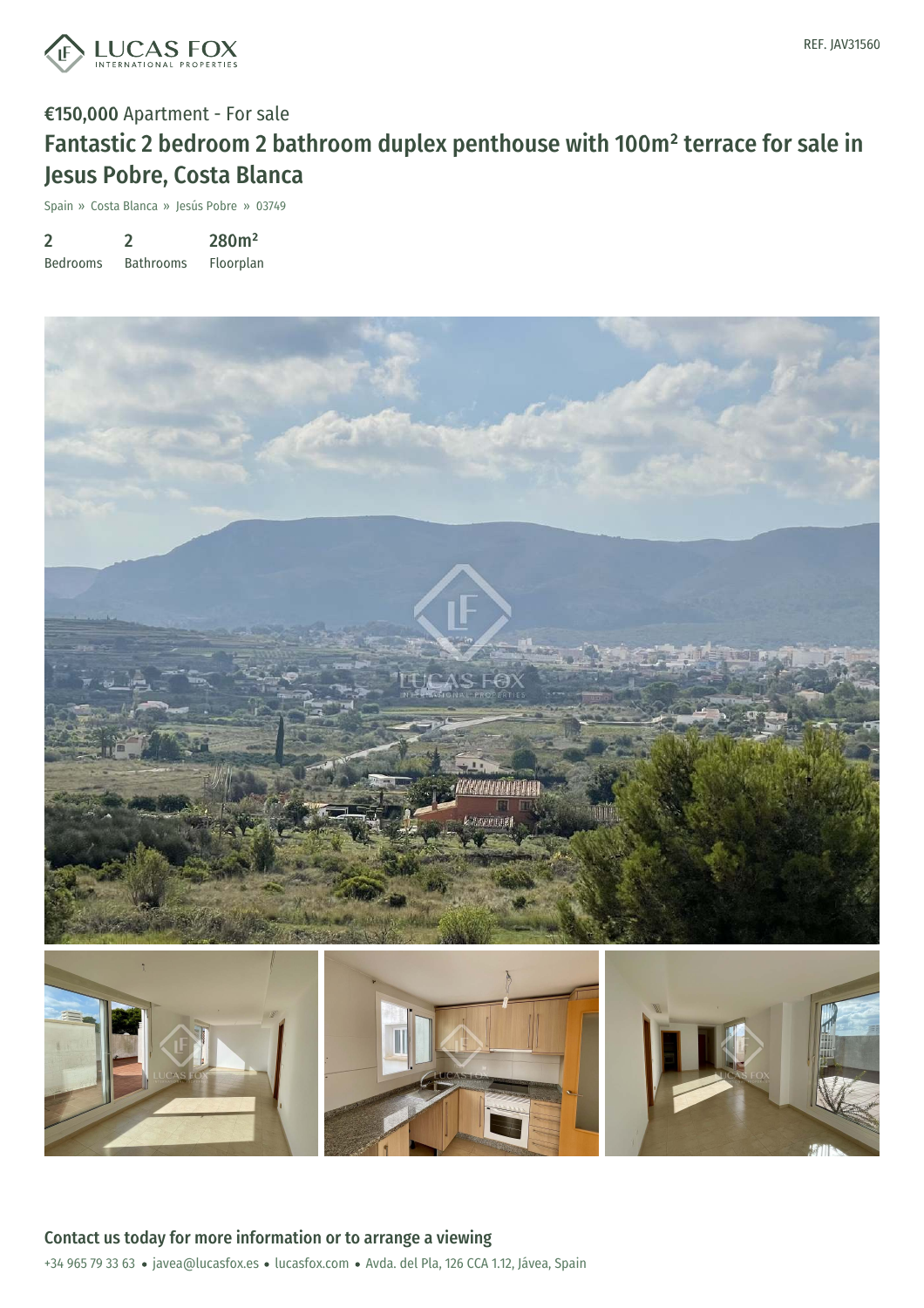

## €150,000 Apartment - For sale Fantastic 2 bedroom 2 bathroom duplex penthouse with 100m² terrace for sale in Jesus Pobre, Costa Blanca

Spain » Costa Blanca » Jesús Pobre » 03749

 $\overline{\mathbf{z}}$ Bedrooms  $\mathfrak{D}$ Bathrooms 280m² Floorplan

**OVERVIEW** 

## A superb penthouse with huge outdoor spaces and breathtaking views over the countryside and to the sea in the heart of Jesus Pobre

This superb penthouse offers living space on one level, and two large terraces over two levels with breathtaking views from the upper level.

The property comprises: entrance hall, separate kitchen with two accesses: from the hallway and from the spacious, south facing living/dining room which has two large French doors that open up onto the first terrace. There are two double bedrooms, both with built-in wardobes, and the master which has a spacious, en-suite bathroom. There is also a second family bathroom.

The terrace has two levels, the lower level which would benefit from fitted awnings, and could offer a hanging garden space, then the upper level has the best views in Jesus Pobre stretching from the Montgo national park across the Javea coastline and the Mediterranean sea, right around to the emblematic 3 windmills with incredible sunsets.

Practical extras include: parking space in the adjacent garage, pre-installation of hot and cold air conditioning, heated swimming pool and lift in the complex, fibre optic internet.

All set in the heart of the charming village of Jesus Pobre, with local restaurants, hairdressers, small shops, bakery and weekly farmers' market.



[lucasfox.com/go/jav31560](https://www.lucasfox.com/go/jav31560)

Mountain views, Heated swimming pool, Indoor swimming pool, Swimming pool, Lift, Natural light, Parking, Double glazing, Exterior, Views